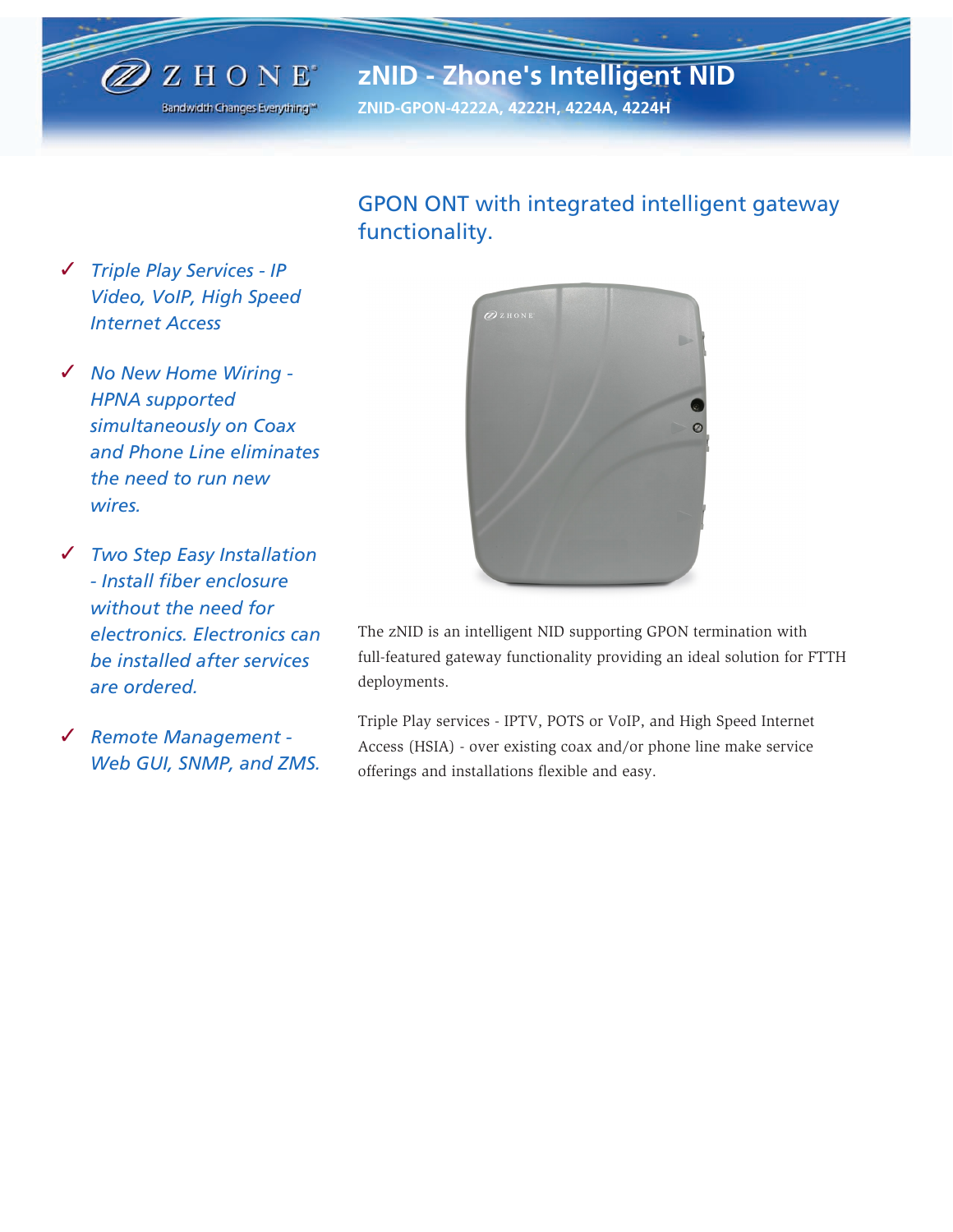## No New Home Wiring

The zNID product line is the first gateway on the market to support both HPNA over coax and phone line using two HPNA chipsets giving greater flexibility to service providers who want to take advantage of the network already installed in the user's home. The zNID is able to guarantee the best throughput possible over the coax network and the phone line network giving added flexibility when offering triple play services. HPNA over the existing coax and the existing phone line simultaneously virtually eliminates the need to run new cables.

## Gateway Features

The zNID is a full-featured gateway supporting services such as DHCP server, ALG's, scheduling, comprehensive logging, and more. The zNID product line implements a very flexible QoS allowing the service provider to guarantee that services are being prioritized correctly and the end-user is getting the Quality of Experience that is expected.

## Enclosure

The enclosure can be installed in two stages for carriers wanting to terminate fiber before installing the active components. A small plastic enclosure can be installed first allowing the installer to terminate the fiber. Later, when the customer has ordered service, the active components are snapped into the fiber enclosure, allowing for a quick and easy installation.

### Management

The zNID has a very intuitive Web interface. The zNID is also managed by the Zhone Network Management System (ZMS), using SNMP. Software upgrades, or configuration backups are handled automatically by the ZMS. The zNID can also be managed using OMCI, with Zhone's Smart OMCI tool.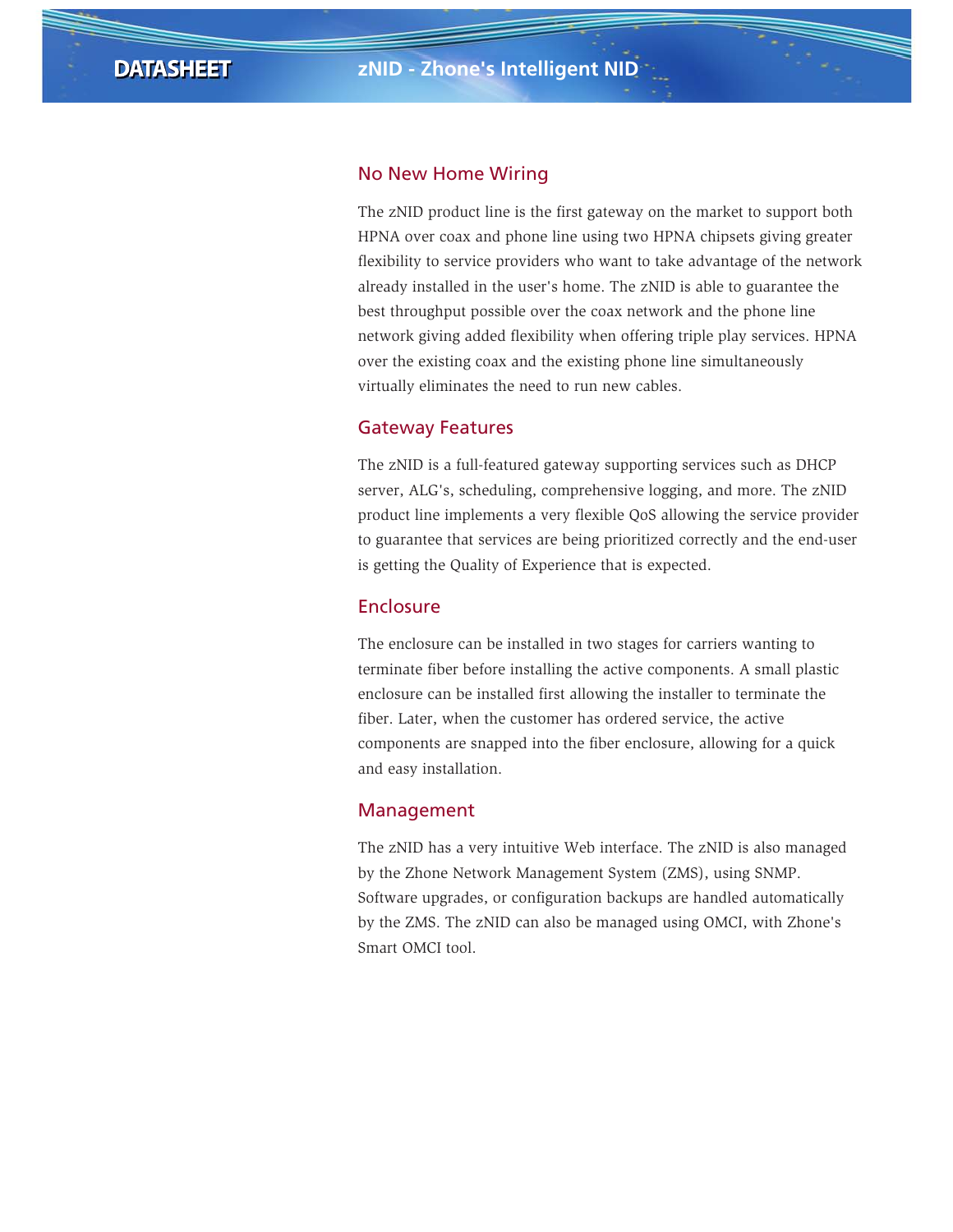## **DATASHEET**

## **zNID - Zhone's Intelligent NID**

## Technical Specifications

#### **Dimensions**

- 12.7 in. H x 9.9 in. W x 3.8 in. D
- 32.2 cm H x 25.1 cm W x 9.7 cm D

#### Weight

■ 3.5 lbs. (1.6 kg)

#### Power

- 12 Vdc
- Max Power: 15W
- Power options include:
- Separate Indoor battery backup
- Separate Outdoor battery backup
- Standard 7-pin power and alarm connector.
- Optional 2-pin power and alarm module.

#### Interfaces

- Uplink options:
- SC/APC connector for GPON
- OptiTap support ■ Common interfaces:
- 2x FXS
- 
- 2x RJ45 10/100/1000Base-T
- 6x RJ45 10/100/1000Base-T (4226 model only)
- 1x Coax type F connector for HPNA
- USB Craft Port
- HPNA:
- -First phone line -Coax

#### Standards Support

- IEEE 802.3 Ethernet
- IEEE 802.1p/q VLANs
- IEEE 802.3u Fast Ethernet
- IEEE 802.3ab 1000 Base-T

#### Voice Support

- SIP
- SIP-PLAR
- MGCP
- Codec Support: G.711, G.726, G.729a
- Major CLASS features supported
- Three way calling, distinctive ringing
- 5 REN per port

#### Protocol Support

- DHCP Server, DHCP Client
- IP Routing and Bridging
- NAT
- Virtual LAN bridging (VLAN)
- Firewall and Security
- QoS
- 802.1P/Q prioritization
- Diffserv (RFC2474, RFC2475) marking and queuing
- Traffic shaping bandwidth management and rate limiting
- IPTV:
- IGMP Multicast
- IGMP Snooping

### Management

- Web GUI
- ZMS (Zhone Management System) CPE Manager
- CLI
- SNMP

#### Bandwidth/Distance

- GPON interface with Class B+ optics (20km)
- 1310nm
- Launch Power:
- -- Minimum 0.5 dBm
- -- Average 2 dBm
- -- Maximum +5 dBm
- 1490nm
- Sensitivity -28 dBm

#### Regulatory Compliance

- EMC: FCC Part 15 Class A, ICES-003 Class A,EN55022 Class A, EN55024
- Safety: UL60950-1, CSA C22.2 No. 60950-1, EN60950-1
- Network: FCC Part 68, IC CS-03

#### Operating Requirements

- Temperature: -40°C to +60°C
- MTBF: greater than 100,000 hours